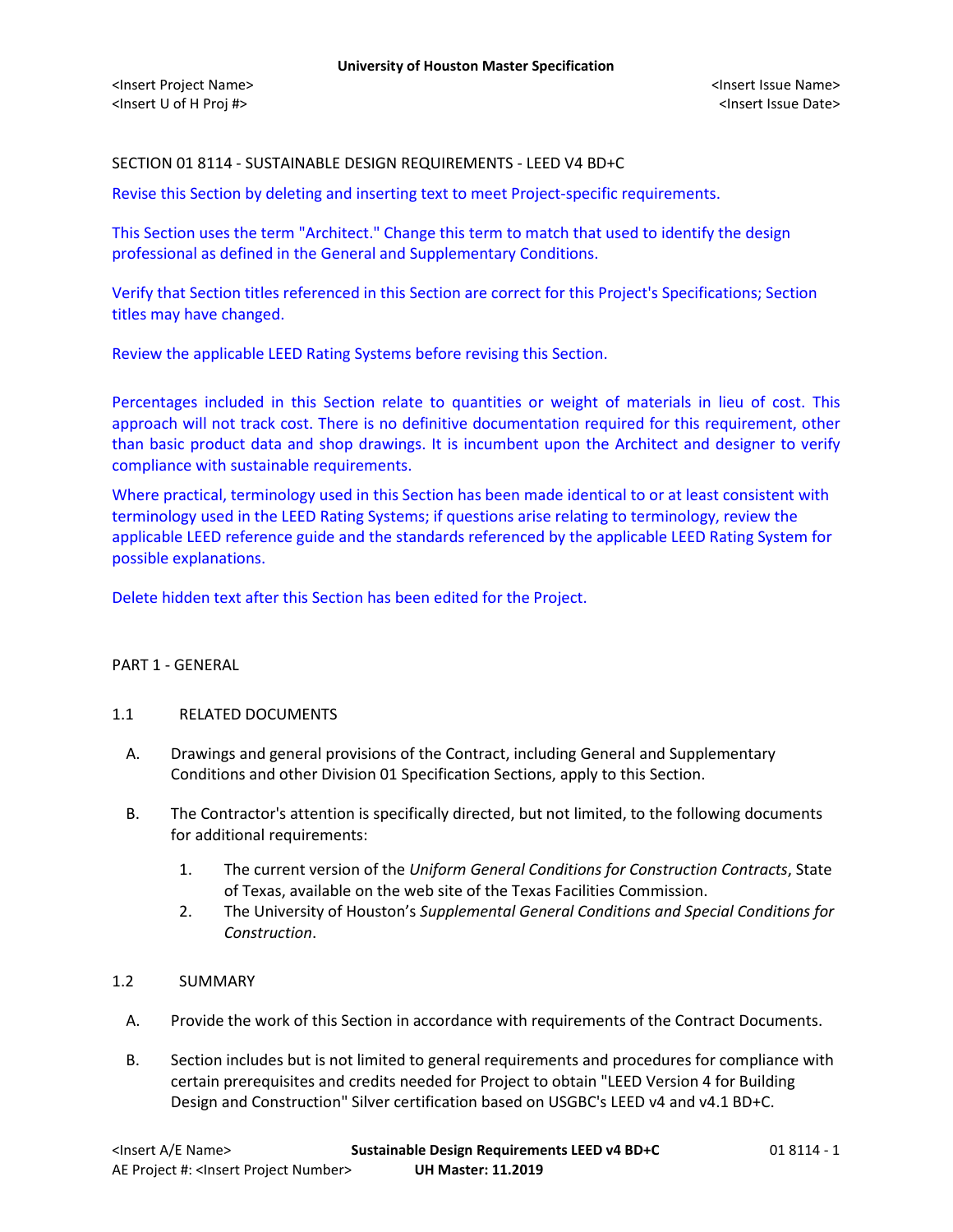#### **University of Houston Master Specification**

<Insert Project Name> <Insert Issue Name> <Insert U of H Proj #> <Insert Issue Date>

- 1. Specific requirements for LEED are also included in other Sections.
- 2. Some LEED prerequisites and credits needed to obtain LEED certification depend on product selections and may not be specifically identified as LEED requirements. Compliance with requirements needed to obtain LEED prerequisites and credits may be used as one criterion to evaluate substitution requests and comparable product requests.
- 3. A copy of the LEED Project checklist is attached at the end of this Section for information only.
	- a. Some LEED prerequisites and credits needed to obtain the indicated LEED certification depend on Architect's design and other aspects of Project that are not part of the Work of the Contract.
- 4. Some LEEDv4 credits may be substituted for LEEDv4.1 credit criteria. These have been identified in the checklist, and language has been incorporated throughout the documents to reflect the revised criteria for those specific credit substitutions.

# 1.3 DEFINITIONS

## Retain terms that remain after this Section has been edited for a project.

- A. LEED: USGBC's "LEED Version 4 for Building Design and Construction."
	- 1. Definitions that are a part of "LEED Version 4 and 4.1 for Building Design and Construction" (LEED v4 and v4.1 BD+C) apply to this Section.
- B. LEED Project Administrator: Responsible for administration of LEED Certification Application.
- C. Chain-of-Custody Certificates: Certificates signed by manufacturers certifying that wood used to make products was obtained from forests certified by an FSC-accredited certification body to comply with FSC STD-01-001. Certificates shall include evidence that manufacturer is certified for chain of custody by an FSC-accredited certification body. A chain-of- custody certification is not required by distributors of a product that is individually labeled with the Forest Stewardship Council logo and manufacturer's chain of custody number. Chain of Custody certification requirements are determined by Forest Stewardship Council Chain of Custody Standard 40-004 v2-1.
- D. Composite Wood (also referred to as 'Engineered Wood'): Examples of Composite Wood are: particleboard; flake-board; plywood; fiberboard; MDF; agrifiber products; millwork substrates; flooring substrates; equipment backboards; door cores.
- E. Forest Stewardship Council (FSC) Certified Content: Permanently installed wood content that has been harvested in accordance from forests certified by an FSC-accredited certification body to comply with FSC STD-01-001, "FSC Principles and Criteria for Forest Stewardship." Recycled wood fiber that qualifies as contributing to MR Credit 4 (Recycled Content) is excluded from FSC Certified Content.
- F. Regional Materials: Materials that have been extracted, harvested, or recovered, as well as manufactured, within 100 miles (160 km) of Project site. If only a fraction of a product or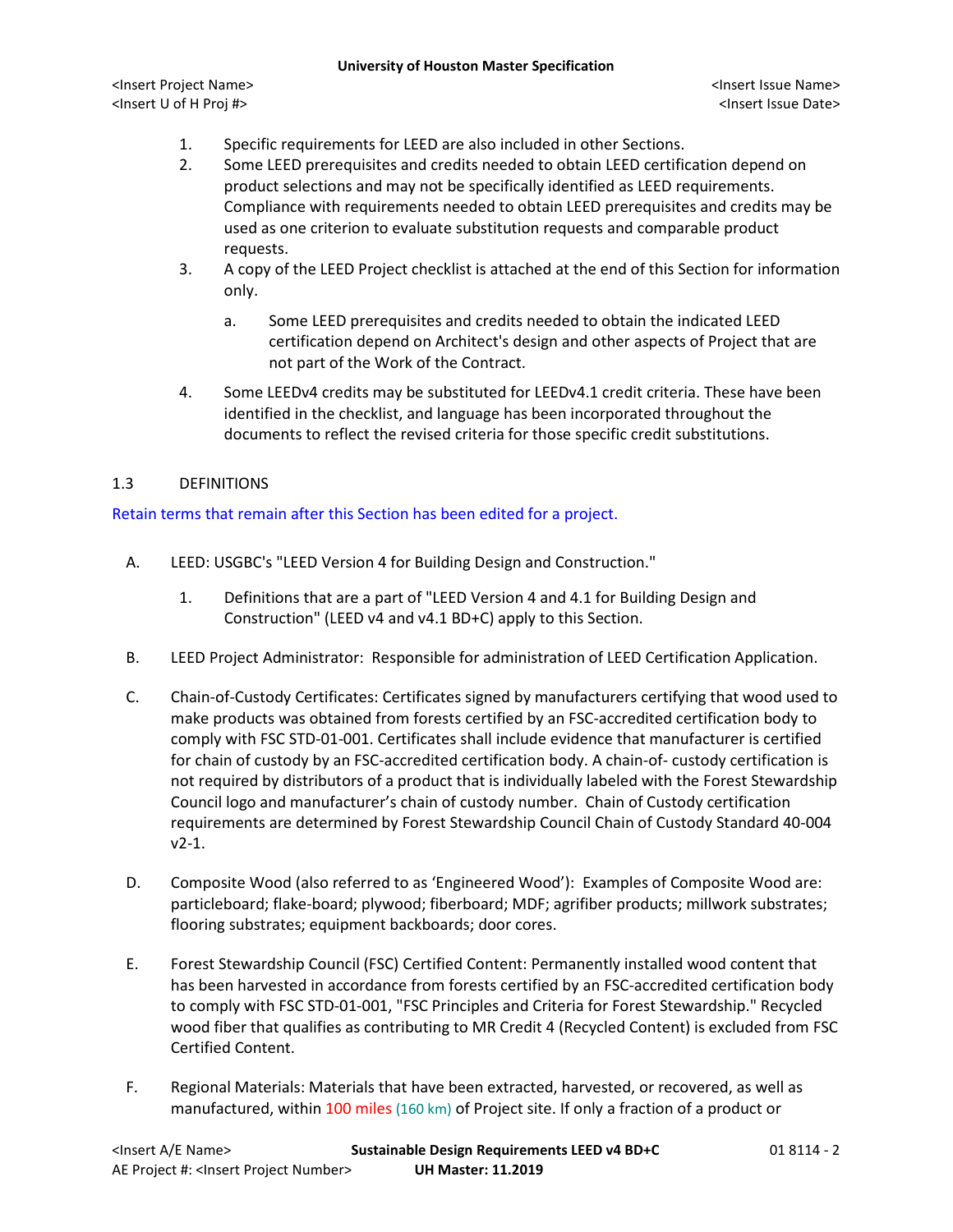material is extracted/harvested/recovered and manufactured locally, then only that percentage (by weight) shall contribute to the regional value.

G. Volatile Organic Compounds (VOC's): A carbon compound that vaporizes at normal room temperatures.

Note that LEED uses the term "preconsumer" rather than "postindustrial." Also note that when manufacturers and trade associations use the term "postindustrial," it often includes spills, scraps, and damaged and surplus materials that are fed back into the same manufacturing process and that these materials are not considered recycled content by the LEED Rating Systems.

- H. Recycled Content: The recycled content value of a material assembly shall be determined by weight. The recycled fraction of the assembly is then multiplied by the cost of assembly to determine the recycled content value.
	- 1. "Postconsumer" material is defined as waste material generated by end users (households, or commercial, industrial, and institutional facilities) of a product, which can no longer be used for its intended purpose that is recycled into raw material for a new product.
	- 2. "Preconsumer" material is defined as material diverted from the waste stream during the manufacturing process. Excluded is reutilization of materials, such as rework, regrind, or scrap, generated in a process and capable of being reclaimed within the same process that generated it.
- I. General Emissions Evaluation: To comply with low-emitting material criteria, building products must be tested and determined compliant in accordance with California Department of Public Health (CDPH) Standard Method v1.2–2017mg/, using the applicable exposure scenario. Manufacturers' claims of compliance with the above requirements must also state the range of total VOCs after 14 days (336 hours), measured as specified in the CDPH Standard Method v1.2: 0.5 mg/m3 or less; between 0.5 and 5.0 mg/m3; or 5.0 mg/m3 or more.

## 1.4 PREINSTALLATION MEETINGS

A. Preinstallation Conference: Conduct conference at Project site. Review LEED requirements and action plans for meeting requirements.

## 1.5 ADMINISTRATIVE REQUIREMENTS

- A. Contractor's Responsibilities:
	- 1. Respond to questions and requests from Architect and the USGBC regarding LEED credits that are the responsibility of the Contractor, that depend on product selection or product qualities, or that depend on Contractor's procedures until the USGBC has made its determination on the Project's LEED certification application. Document responses as informational submittals.
- B. LEED Status Meetings: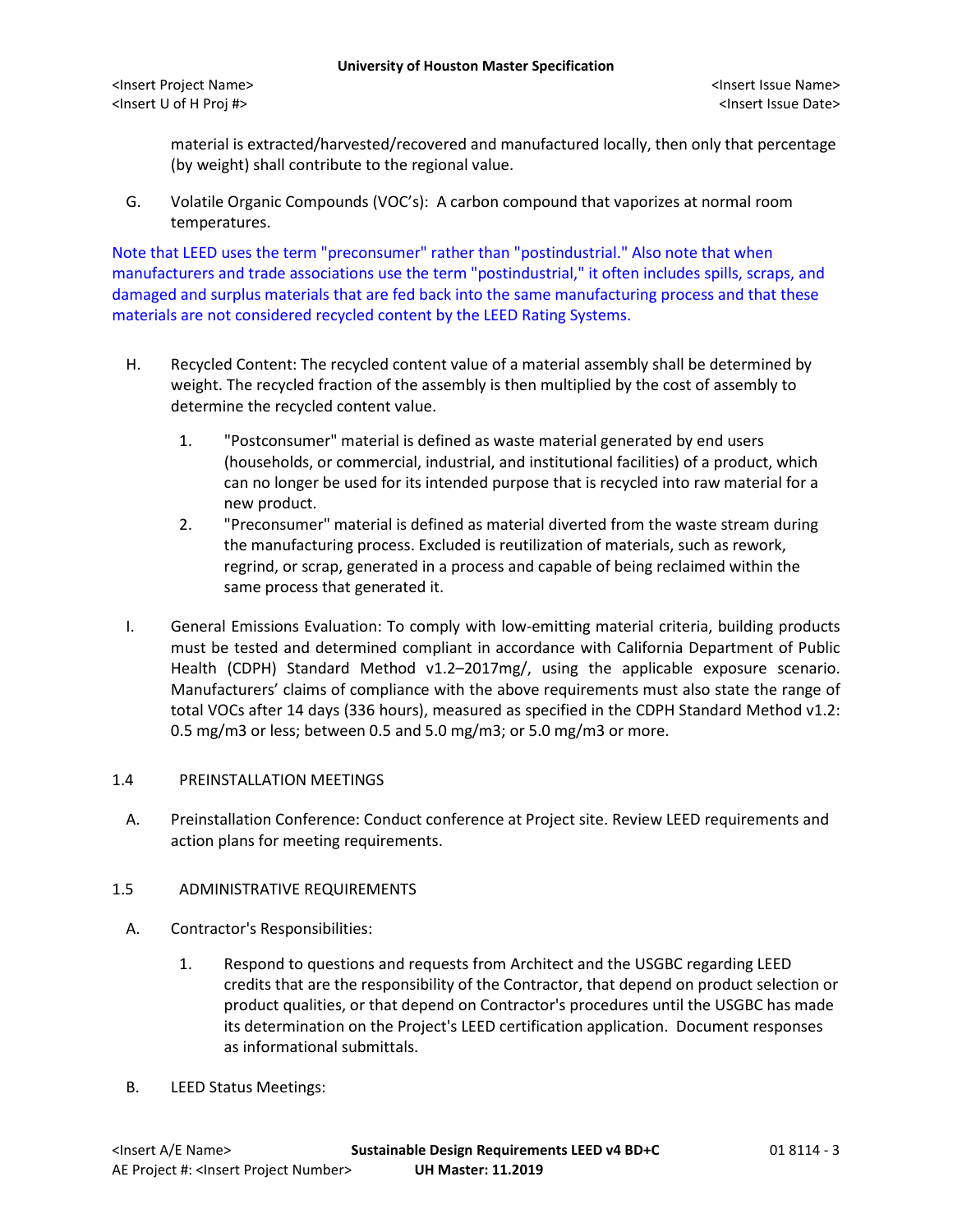1. LEED Compliance Officer, Architect and Owner's Representative will conduct regularly scheduled meetings to review Project Status. These may be conducted concurrently with other Project Meetings required by Division 01 Section "Project Management and Coordination."

## 1.6 ACTION SUBMITTALS

Requirements in this article assume that product data and cost information are submitted to Architect who then either fills out the LEED online forms or forwards the submittals to Owner to fill out the forms. Submittals include documentation needed to verify compliance with LEED requirements, so that Architect or Owner can be assured when filling out the online forms that requirements have been met. Although the USGBC's LEED reference guides do not specifically identify who can certify compliance, submittals could be deleted if requirements in this Section are revised to require Contractor to fill out the online forms and to notify Architect or Owner as they are completed.

- A. General: Refer to the LEED scorecard, technical sections of the Specifications and this Section for responsibilities regarding documentation. The Architect/Engineer will review documentation before it is submitted to LEED online.
	- 1. The Contractor and other LEED team members are responsible for online documentation of construction related information required for LEED compliance.
	- 2. Submit additional sustainable design submittals required by other Specification Sections.
	- 3. Maintain copies of LEED compliance submittals for confirmation of compliance at Project completion.

Retain first paragraph below if separate sustainable design submittals are required.

- B. Sustainable design submittals are in addition to other submittals, but shall be processed at the same time as other submittals are processed.
	- 1. If submitted item(s) are identical to those submitted to comply with other requirements, include separate, additional copy(ies) with other submittal as a record copy of compliance with indicated LEED requirements instead of separate sustainable design submittal. Mark additional copy "sustainable design submittal."

Submittals in "Sustainable Design Documentation Submittals" Paragraph below may be necessary to verify compliance with indicated LEED prerequisites and credits. Additional submittals may be required in other Sections.

- C. Sustainable Design Documentation Action Submittals: Review technical Sections of the specifications and provide the following documentation pertinent to the Work of those Sections:
	- 1. Environmental Product Declarations complying with LEED requirements.
	- 2. Documentation for products that comply with LEED requirements for multi-attribute optimization.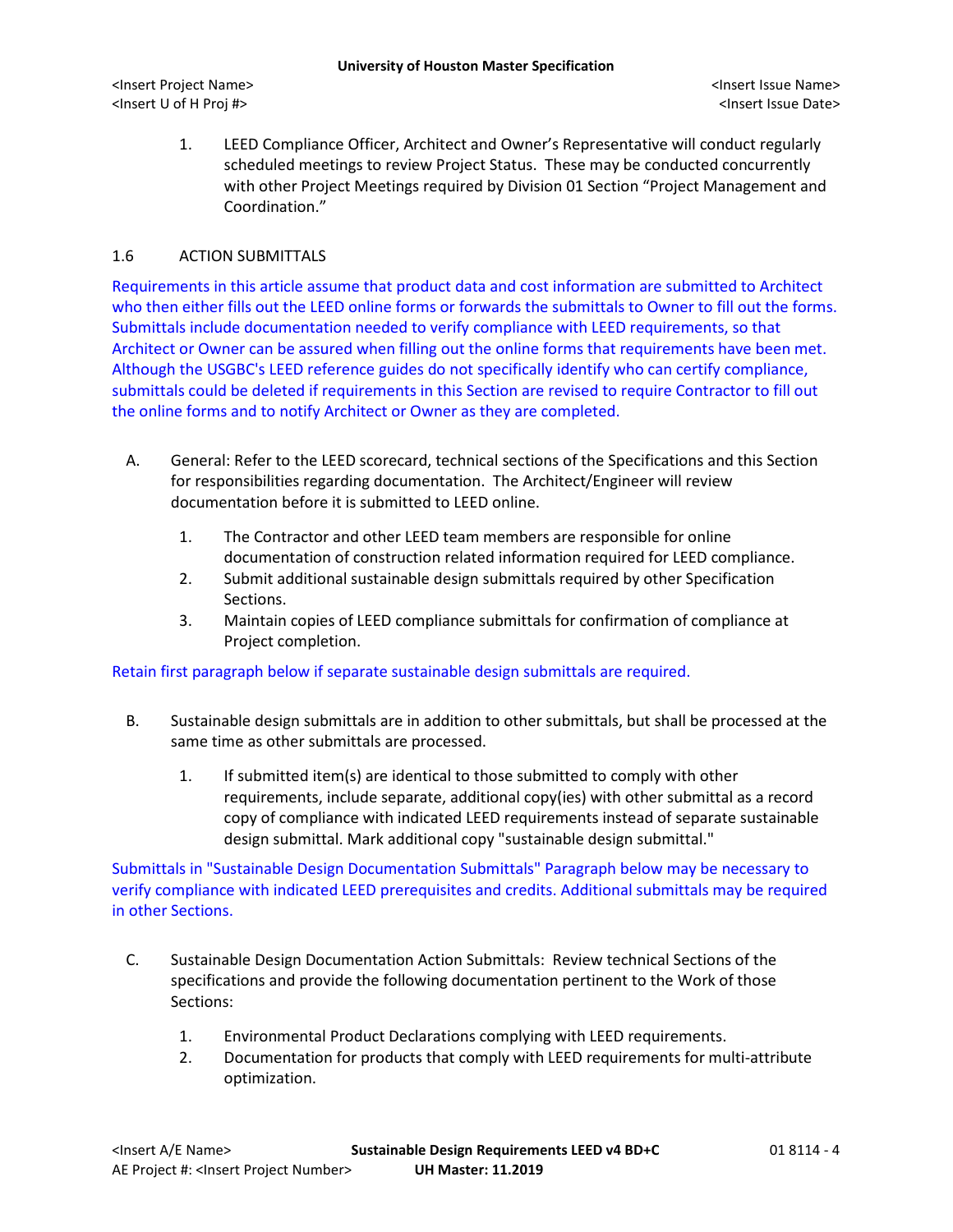#### **University of Houston Master Specification**

- a. Include documentation for regional materials, indicating location and distance from Project of material manufacturer and point of extraction, harvest, or recovery for each raw material and costs of regional materials.
- 3. Sustainability reports for products that comply with LEED requirements for raw material and source extraction reporting.
- 4. Documentation for products that comply with LEED requirements for leadership extraction practices. Include the following:
	- a. Product data and certification letter from product manufacturers, indicating participation in an extended producer responsibility program and statement of costs.
	- b. Product data and certification for bio-based materials, indicating that they comply with requirements. Include statement of costs.
	- c. Product data and chain-of-custody certificates for products containing certified wood. Include statement of costs.
	- d. Receipts for salvaged and refurbished materials used for Project, indicating sources and costs.
	- e. Product data and certification letter from product manufacturers, indicating percentages by weight of postconsumer and preconsumer recycled content for products having recycled content. Include statement of costs.
	- f. Documentation for regional materials, indicating location and distance from Project of material manufacturer and point of extraction, harvest, or recovery for each raw material and costs of regional materials.
- 5. Material ingredient reports for products that comply with LEED requirements for material ingredient reporting.
- 6. Documentation for products that comply with LEED requirements for material ingredient optimization.
- 7. Documentation for products that comply with LEED requirements for product manufacturer supply chain optimization.
	- a. Include documentation for regional materials, indicating location and distance from Project of material manufacturer and point of extraction, harvest, or recovery for each raw material and costs of regional materials.
- 8. Documentation complying with Division 01 Section "Construction Waste Management and Disposal."

First five paragraphs below are based on requiring all materials in a category to comply with the minimum requirements. An alternative is the budget method. If the budget method is used, add a submittal showing calculations.

- 9. Product data for adhesives and sealants used inside the weatherproofing system, indicating VOC content and laboratory test reports showing compliance with requirements for low-emitting materials.
	- a. Laboratory Test Reports: For all wet-applied adhesives and sealants, indicating compliance with requirements for VOC emissions testing in the form of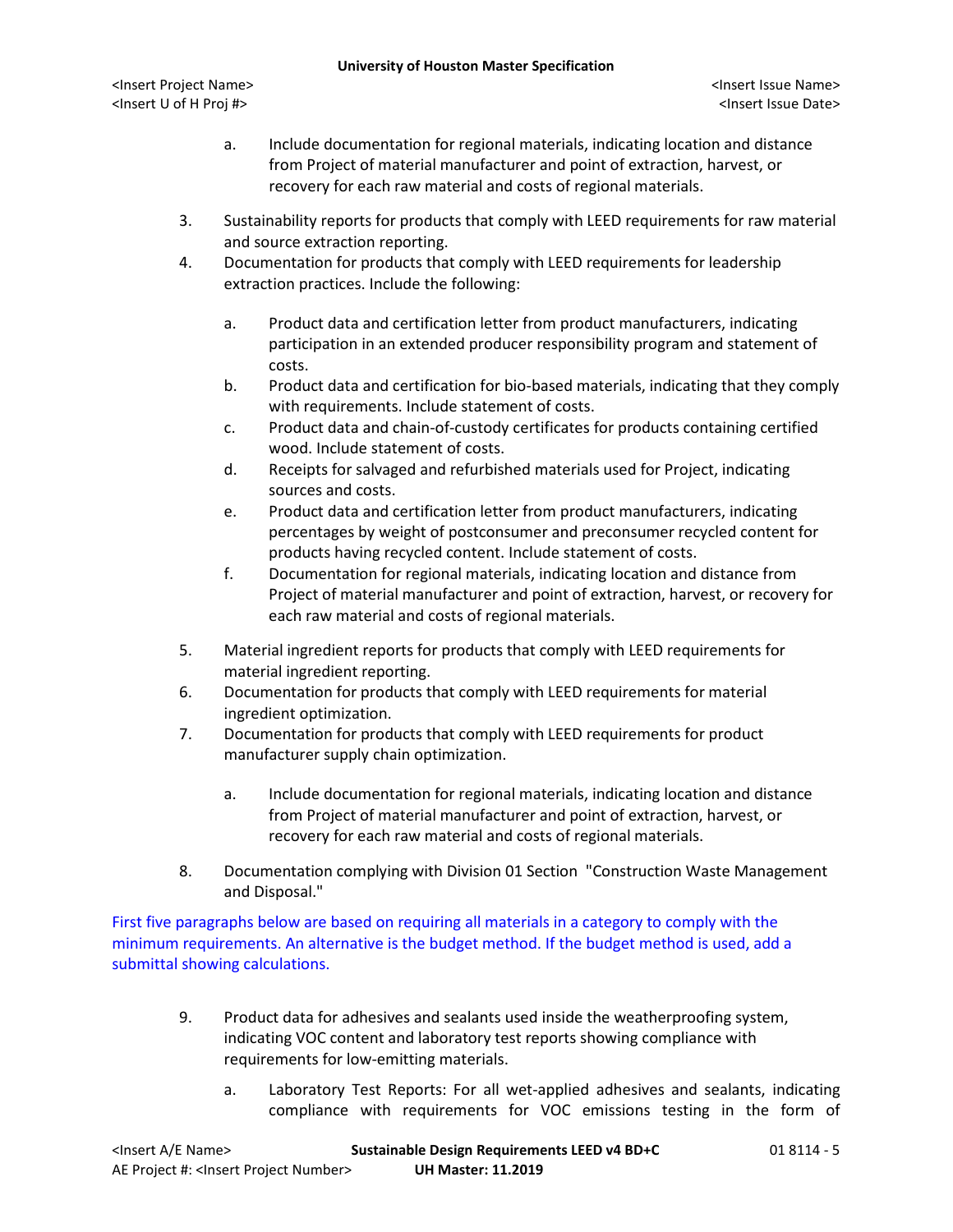GreenGuard Gold certification, SCS Indoor Advantage Gold certification or CDPH Standard Method v1.2 compliance verification

- 10. Product data for paints and coatings used inside the weatherproofing system, indicating VOC content and laboratory test reports showing compliance with requirements for low-emitting materials.
	- a. Indicate compliance with requirements for VOC emissions testing in the form of GreenGuard Fold certification, SCS Indoor Advantage Gold certification or CDPH Standard Method v1.2 compliance verification.
- 11. Laboratory test reports for flooring, indicating compliance with requirements for lowemitting materials.
	- a. Product Certificates: For carpet tile, documentation indicating compliance with testing and product requirements for CRI's "Green Label Plus" programs of VOC emissions testing certificate verifying compliance with CDPH Standard Method v1.2
	- b. Product Certificates: For hard surface flooring, documentation for from an independent testing agency indicating VOC emissions testing compliance with the FloorScore Standard or CDPH Standard Method v1.2.
- 12. Laboratory test reports for products containing composite wood or agrifiber products or wood glues, indicating compliance with requirements for low-emitting materials.
- 13. Laboratory test reports for ceilings, walls, and thermal insulation, indicating compliance with requirements for low-emitting materials.
	- a. Laboratory Testing: For thermal and acoustic insulation, indicating VOC emissions testing compliance in the form of GreenGuard Gold certification, SCS Indoor Advantage Gold certification, or CDPH Standard Method v1.2 compliance verification.
- 14. Laboratory test reports for furniture, indicating compliance with requirements for lowemitting materials.
- 15. Construction Indoor-Air-Quality (IAQ) Management:
	- a. Construction IAQ management plan.
	- b. Product data for temporary filtration media.
	- c. Product data for filtration media used during occupancy.
	- d. Construction Documentation: Six photographs at three different times during the construction period, along with a brief description of the SMACNA approach employed, documenting implementation of the IAQ management measures, such as protection of ducts and on-site stored or installed absorptive materials.

Delete "IAQ Assessment" Subparagraph below if using Owner-engaged IAQ testing.

16. IAQ Assessment:

Retain first two subparagraphs below if using building air flush-out procedures.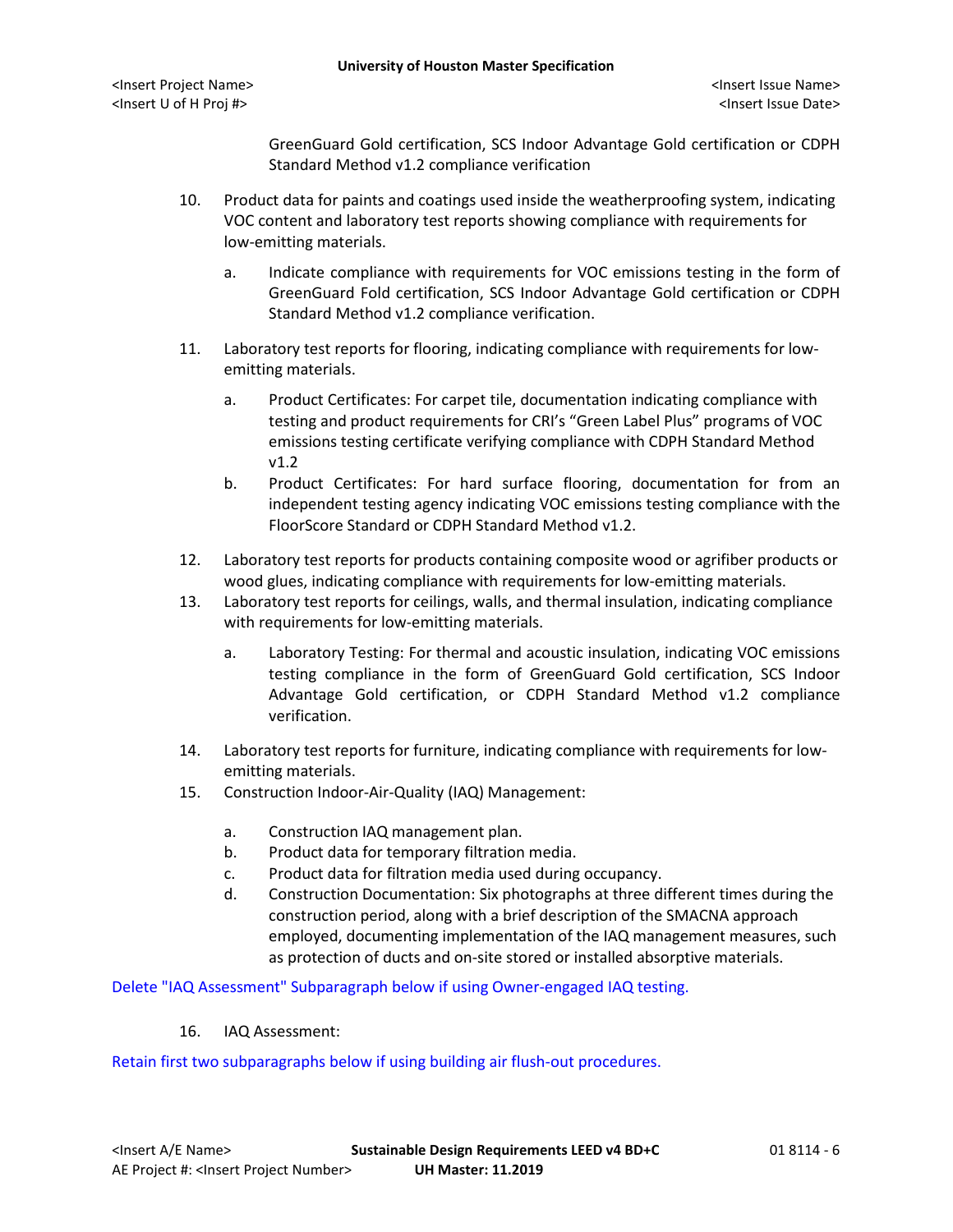- a. Signed statement describing the building air flush-out procedures, including the dates when flush-out was begun and completed and statement that filtration media was replaced after flush-out.
- b. Product data for filtration media used during flush-out and occupancy.

## Retain subparagraph below if using Contractor-engaged IAQ testing.

c. Report from testing and inspecting agency indicating results of IAQ testing and documentation showing compliance with IAQ testing procedures and requirements.

## 1.7 INFORMATIONAL SUBMITTALS

- A. Qualifications Data: For LEED Compliance Officer.
- B. Project Materials Cost Data: Provide statement indicating total cost for materials used for Project and cost items that comply with sustainable requirements specified, for work included under technical sections of the work. Costs exclude labor, overhead, and profit. Include breakout of costs for the following categories of items:
	- 1. Plumbing.
	- 2. Mechanical.
	- 3. Electrical.
	- 4. Specialty items, such as elevators and equipment.
	- 5. Wood-based construction materials excluding components of mechanical, electrical, plumbing or specialty items such as elevators and equipment. Include statement indicating total material cost for all new, permanently-installed wood-based materials used for Project. Material costs exclude labor, equipment, overhead, and profit.

"Sustainable Design Action Plans" Paragraph below requires Contractor to make early submittals indicating how certain LEED requirements will be met. This action can provide reassurance that Contractor understands the LEED requirements and can help to clear up misunderstandings before they become a bigger problem.

- C. Sustainable Design Action Plans: Provide preliminary submittals within 14 days of date established for [**commencement of the Work**] [**the Notice to Proceed**] [**the Notice of Award**] for products to be incorporated in the work of this project, that comply with the following requirements, indicating how the following requirements will be met:
	- 1. List of proposed products with specific type III Environmental Product Declarations (EPDs), USGBC approved program declaration or products with publicly available, critically reviewed life-cycle assessment conforming to ISO 14044 that have at least a cradle to gate scope.
	- 2. List of proposed products complying with requirements for multi-attribute optimization.
	- 3. List of proposed products complying with requirements for raw material and source extraction reporting. Submit Raw materials supplier corporate Sustainability Reports (CSRs); documenting responsible extraction; including extraction locations, long term ecologically responsible and use, commitment to reducing environmental harms from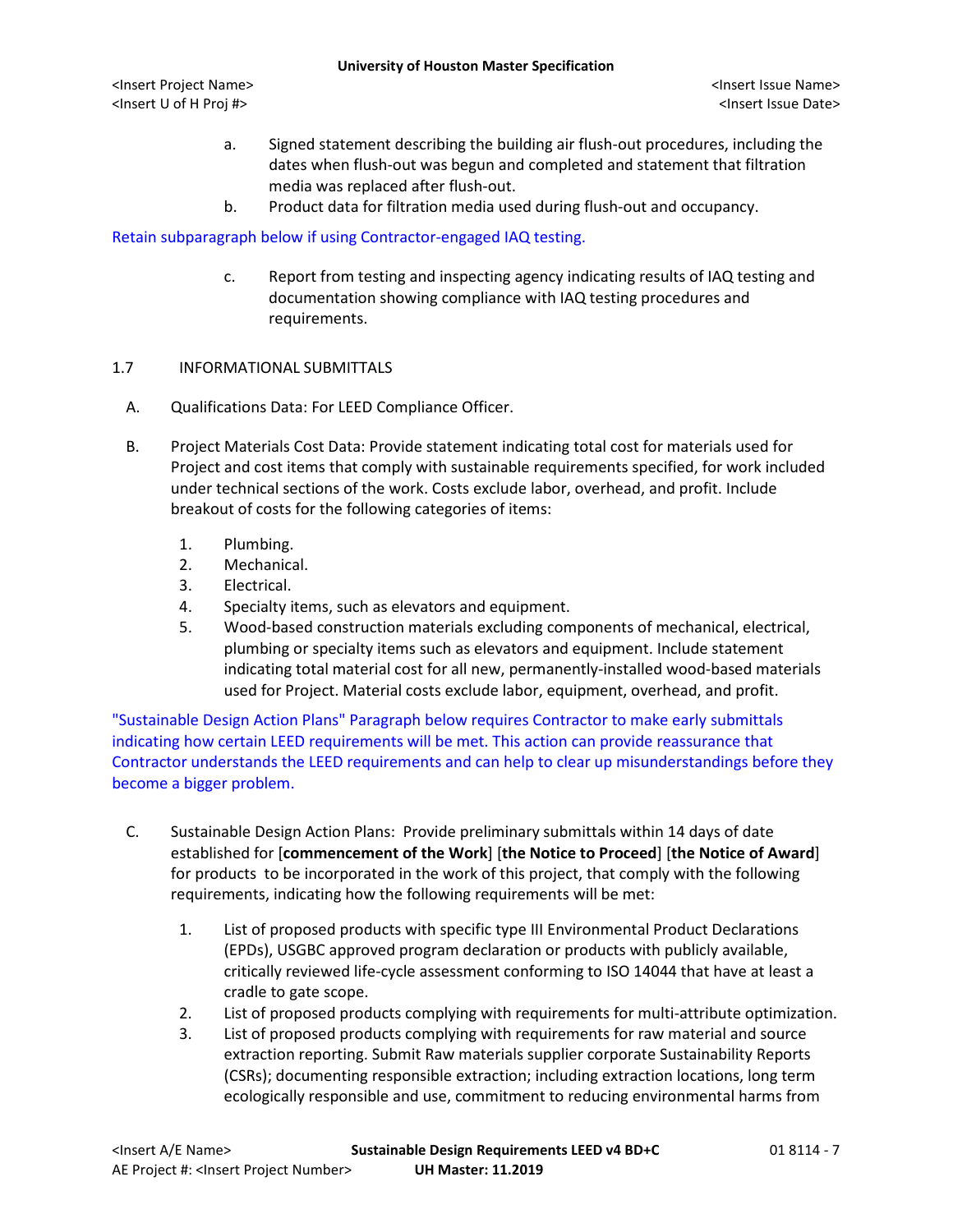extraction and manufacturing processes and a commitment to meeting applicable standards or programs that address responsible sourcing criteria, as follows:

- a. Submit manufacturers' self-declared reports
- b. Submit third party verified corporate sustainability reports (CSR) using one of the following frameworks"
	- 1) Global Reporting Initiative (GRI) Sustainability Report
	- 2) Organization for Economic Co-operation and Development (OECD) Guidelines for Multinational Enterprises
	- 3) UN Global Compact
	- 4) ISO 26000
	- 5) USGBC approved program.
- 4. List of proposed products complying with requirements for leadership extraction practices.
- 5. List of proposed products complying with requirements for material ingredient reporting.
- 6. List of proposed products complying with requirements for material ingredient optimization, at least one of the following:
	- a. GreenScreen V1.2 Benchmark: Third party report prepared by a licensed GreenScreen List Translator, or a full GreenScreen Assessment.
	- b. Cradle to Cradle: Manufacturer's published literature for the product bearing the Cradle to Cradle logo, with gold or platinum certification.
	- c. International Alternative Compliance Path REACH Optimization
	- d. Declare: Manufacturer's completed Product Declaration Form
	- e. Other programs approved by USGBC.
- 7. List of proposed products complying with requirements for product manufacturer supply chain optimization. Submit documentation from manufacturers for products that go beyond material ingredient optimization as follows:
	- a. Are sourced from product manufacturers who engage in validated and robust safety, health, hazard, and risk programs which at a minimum document at least 99% (by weight) of the ingredients used to make the building product or building material, and
	- b. Are sourced from product manufacturers with independent third party verification of their supply chain that at a minimum verifies:
		- 1) Processes are in place to communicate and transparently prioritize chemical ingredients along the supply chain according to available hazard, exposure and use information to identify those that require more detailed evaluation
		- 2) Processes are in place to identify, document, and communicate information on health, safety and environmental characteristics of chemical ingredients
		- 3) Processes are in place to implement measures to manage the health, safety and environmental hazard and risk of chemical ingredients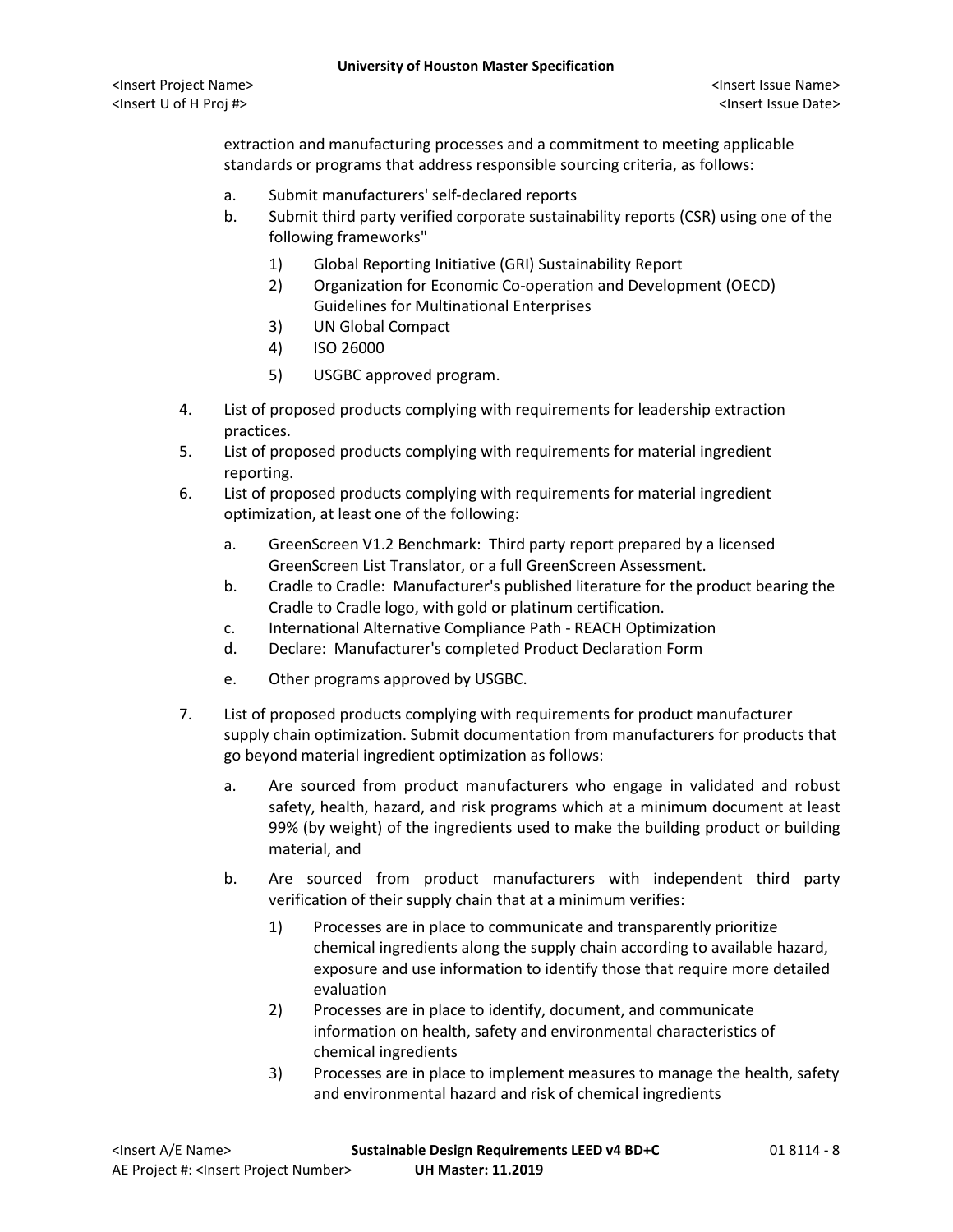- 4) Processes are in place to optimize health, safety and environmental impacts when designing and improving chemical ingredients
- 5) Processes are in place to communicate, receive and evaluate chemical ingredient safety and stewardship information along the supply chain
- 6) Safety and stewardship information about the chemical ingredients is publicly available from all points along the supply chain.
- 8. List of products that comply with diversion goals specified in the Waste management plan complying with Division 01 Section "Construction Waste Management and Disposal."
- 9. List of products that are required to comply with the Construction IAQ management plan.
- D. Sustainable Design Progress Reports: Concurrent with each Application for Payment, submit reports comparing actual construction and purchasing activities with sustainable design action plans.

## 1.8 QUALITY ASSURANCE

- A. Sustainable Design Program: The Contractor shall be responsible for implementing processes, programs, means and methods required to insure compliance with sustainable design requirements and objectives of the Contract Documents, including but not limited to the following:
	- 1. Reviewing and vetting submittals for technical sections with respect to compliance with Sustainable Design Requirements.
	- 2. Product and Execution requirements specified in various sections of the project specifications.
	- 3. Proposed LEED credits that specifically address construction execution issues, material reporting requirements, and indoor air quality testing requirements.

Requiring that Contractor engage a LEED-accredited professional to coordinate LEED requirements may help avoid inadvertent errors that could jeopardize Project's LEED certification.

- B. LEED Compliance Officer: Engage an experienced LEED-accredited professional to coordinate LEED requirements.
	- 1. Qualifications: The LEED Compliance Officer shall have experience with sustainable design issues related to the design and construction of projects of equal size and scope to this one, with at least two years of experience implementing the LEED rating system on other projects.
	- 2. Other Duties: The LEED Compliance Officer shall be assigned to manage construction administration of the Sustainable Design program, and may also manage the Waste Management and Construction Indoor Air Quality Programs.
- C. Responsibilities of Subcontractors: Each subcontractor shall coordinate LEED submittal requirements and process delivery of certifications and LEED substantiation documents through the Contractor's LEED Compliance Officer, who in turn will coordinate with the A/E Team.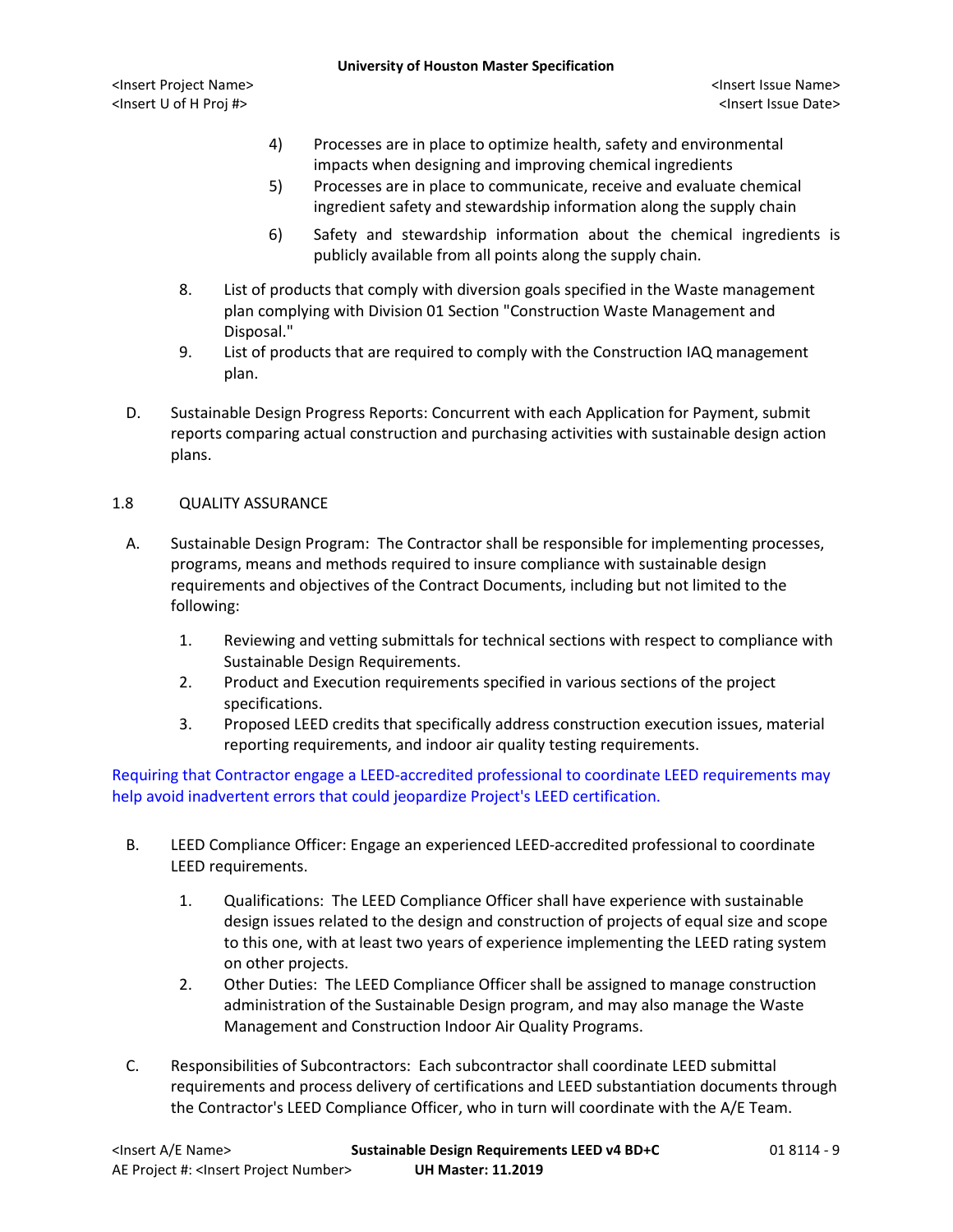- D. Responsibilities of the LEED Compliance Officer: The LEED Compliance Officer shall perform the following services:
	- 1. General: Take primary responsibility for organizing and managing the process of compiling requirements of the construction-related LEED credits for which each Subcontractor is responsible, including collecting and organizing the documentation required for the Architect's submission to the USGBC upon completion of the project.
	- 2. IAQ Program: Develop appropriate and comprehensive Construction Indoor Air Quality (IAQ) Management Plan, as required under the LEED Construction Indoor Air Quality Management Credit. The LEED Compliance Officer shall be responsible for implementing construction activity pollution prevention, verifying compliance, enforcing, and documenting implementation of the Construction IAQ Management Plan. Each Subcontractor shall comply with the requirements of this program.
	- 3. Construction Waste Management: Develop a Construction Waste Management Plan, as required under the LEED Construction Waste Management credit for diversion of waste from landfill. The Contractor shall be responsible for verifying compliance, enforcing and documenting implementation of the Construction Waste Management Plan.
	- 4. LEED Compliant Materials: Assist the Subcontractors in identifying and obtaining supporting documentation for products that satisfy the specified sustainable design and specified product requirements (for example, low VOC sealants and adhesives; recycled content; regionally extracted and manufactured materials, and other items listed in this Section). Each Subcontractor shall coordinate with the LEED Compliance Officer and provide documentation in a timely manner as required for filing by the A/E team.
	- 5. LEED Status Meetings: Assist the Architect in scheduling, conducting and distributing minutes of record the Architect takes at regularly scheduled LEED status meetings consisting of members of the Contractor, Subcontractors, Architect, Commissioning Agent and the Owner.
	- 6. Schedules and Tracking: Prepare schedules and tracking documentation for circulation to Contractor, Subcontractors, Architect, Commissioning Agent and the Owner for the purposes of organizing the sustainable design compliance responsibilities of each team member.
	- 7. Observation and Inspection: Perform periodic on site observations and inspections of the work in progress in order to verify conformance with all required sustainable design requirements. These observations shall occur not less than once per week.
	- 8. Documentation: Provide documentation content for the Architect's formal LEED submission documentation, as required by the US Green Building Council to verify conformance with the LEED rating system.
- E. The services described above (by the LEED Compliance Officer) shall not preclude nor substitute for the requirements of other dedicated sustainable design related services that the Project may require or general construction supervision required on a full or part-time basis to verify.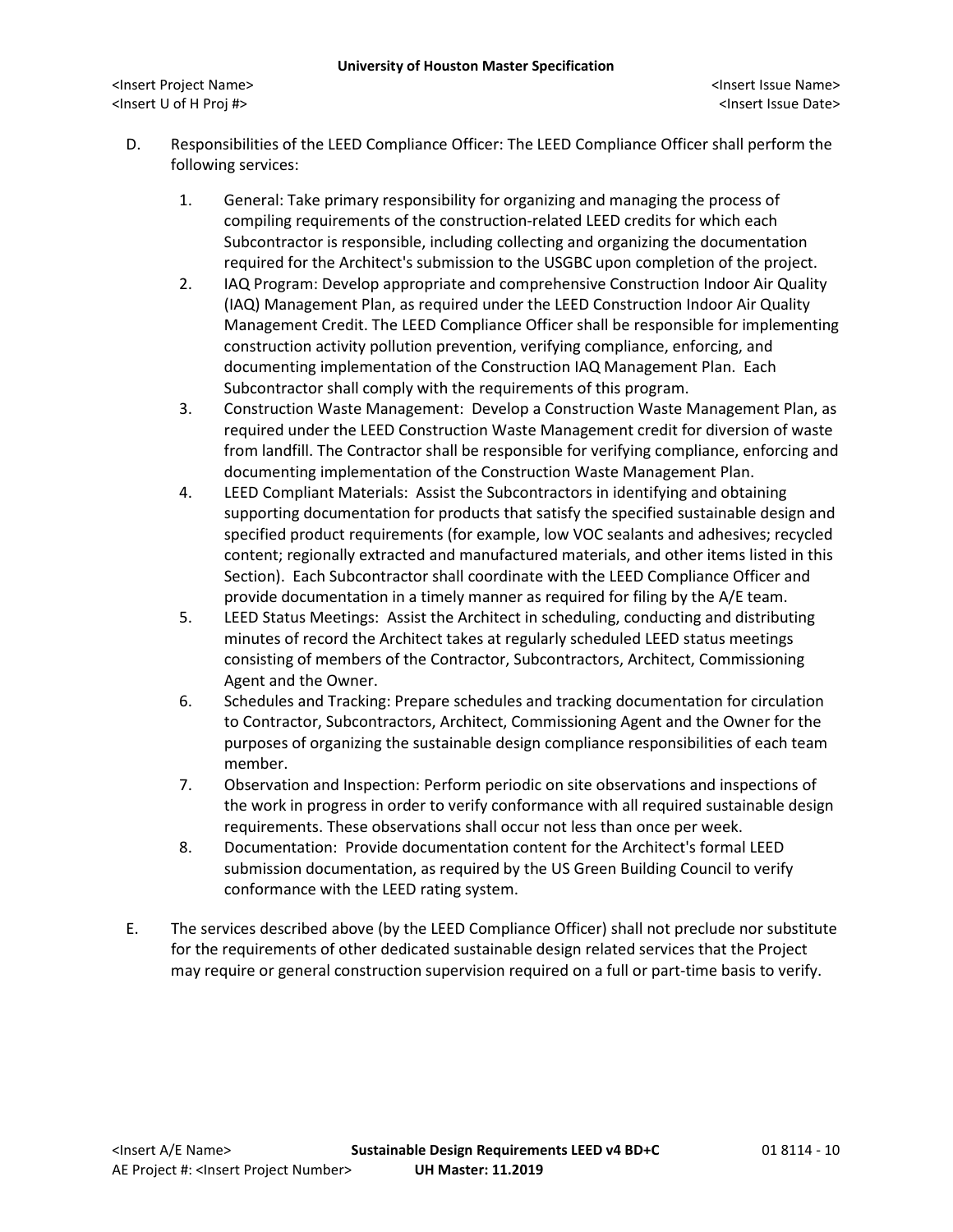#### PART 2 - PRODUCTS

#### 2.1 SUSTAINABLE DESIGN - PERFORMANCE CRITERIA:

- A. Performance criteria listed below represent overall project wide criteria. Individual sections of the Specifications contain specific thresholds selected by the Architect/Engineer in order to comply with LEED credits targeted to achieve the LEED Silver certification level. The Contractor can vary from individually targeted percentages and thresholds stated in individual sections of the Specifications, as long as the overall percentage for the LEED credit is achieved as required to provide a LEED v4 BD+C Silver certification level.
- B. Specific performance criteria for individual products and systems are listed in each of the technical sections. If product specific performance criteria cannot be met, the Contractor shall be responsible for providing alternative products which ensure that the overall project wide performance will still be achieved. All product substitutions must comply with requirements of Division 01 Section "Substitution Procedures".

## 2.2 MATERIALS

Usually retain first paragraph below when requirements for salvaged and refurbished materials, recycled content, bio-based materials, or certified wood are included in technical Sections. This will help ensure that credit requirements are complied with in the event that costs differ from Architect's estimates.

- A. Provide products and procedures necessary to obtain LEED credits required in this Section. Although other Sections may specify some requirements that contribute to these LEED credits, the Contractor shall provide additional materials and procedures necessary to obtain LEED credits indicated.
- B. At least 20 different products from at least five different manufacturers shall have Environmental Product Declarations that comply with LEED requirements. Industry-wide (generic) Environmental Product Declarations shall be valued as one-half of a product.
- C. At least 50 percent, by cost, of the permanently installed products for the Project shall comply with LEED requirements for multi-attribute optimization.
- D. At least 10 different products from at least three different manufacturers shall have publically released reports that comply with LEED requirements for raw material source and extraction reporting. Self-declared reports by manufacturers shall be valued as one-half of a product.
- E. At least 10 different products from at least three different manufacturers shall comply with LEED requirements for material ingredient reporting.
- F. At least 25 percent, by cost, of the permanently installed products for the Project shall comply with LEED requirements for material ingredient optimization.
- G. At least 25 percent, by cost, of the permanently installed products for the Project shall comply with LEED requirements for product manufacturer supply chain optimization.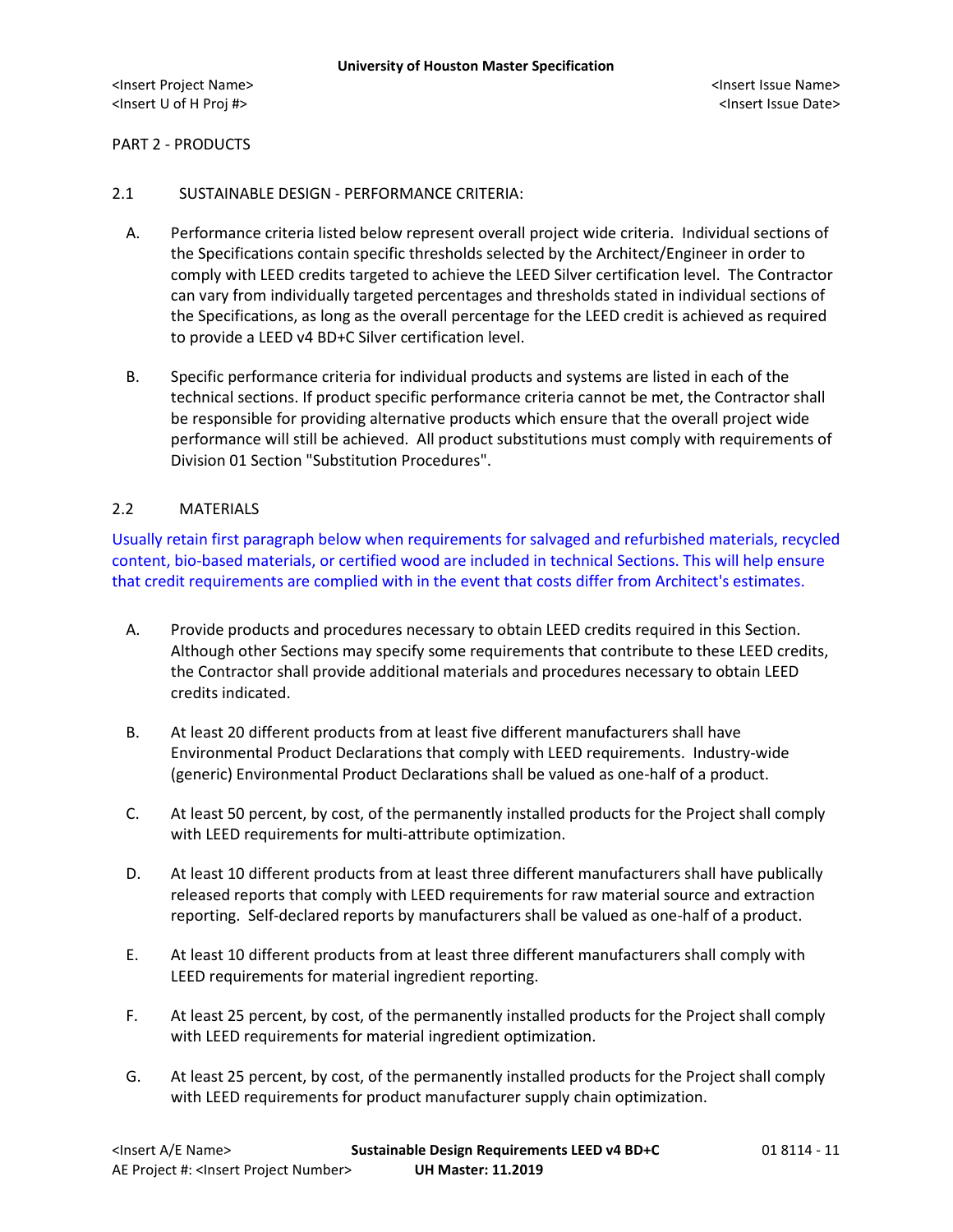Retain first paragraph below and delete rest of paragraphs in this article if Contractor is responsible for complying with credit requirements for leadership extraction practices.

- H. Not less than 25 percent of building materials, by cost, shall comply with LEED requirements for leadership extraction practices.
	- 1. Structure and enclosure materials shall not be more than 30 percent, by cost, of the materials used to comply with this requirement.

One or more of "Extended Producer Responsibility Program," "Recycled Content," and "Certified Wood" paragraphs below can be retained and possibly supplemented by requirements in other Sections, for bio-based materials to comply with credit requirements for leadership extraction practices.

I. Extended Producer Responsibility Program: Not less than <**Insert number**> percent of building materials, by cost, shall be manufactured by a participant in an extended producer responsibility program.

"Recycled Content" Paragraph below is an alternative to requiring recycled content in the Specification Sections where such products are specified.

- J. Recycled Content: Building materials shall have recycled content such that postconsumer recycled content plus one-half of preconsumer recycled content for Project constitutes a minimum of <**Insert number**> percent of cost of materials used for Project.
	- 1. Cost of postconsumer recycled content plus one-half of preconsumer recycled content of an item shall be determined by dividing weight of postconsumer recycled content plus one-half of preconsumer recycled content in the item by total weight of the item and multiplying by cost of the item.
	- 2. Do not include [**furniture,**]plumbing, mechanical and electrical components, and specialty items, such as elevators and equipment, in the calculation.

"Certified Wood" Paragraph below is an alternative to requiring certified wood in the Specification Sections where wood products are specified.

- K. Certified Wood: Not less than [**50**] <**Insert number**> percent, by cost, of wood-based materials shall be produced from wood obtained from forests certified by an FSC-accredited certification body to comply with FSC STD-01-001, "FSC Principles and Criteria for Forest Stewardship." Organizations involved in manufacture of wood based products, shall comply with FSC-STD-40- 004 for product classification.
	- 1. Wood-based materials include, but are not limited to, the following materials when made from wood, engineered wood products, or wood-based panel products:
		- a. Rough carpentry.
		- b. Miscellaneous carpentry.
		- c. Heavy timber construction.
		- d. Wood decking.
		- e. Metal-plate-connected wood trusses.
		- f. Structural glued-laminated timber.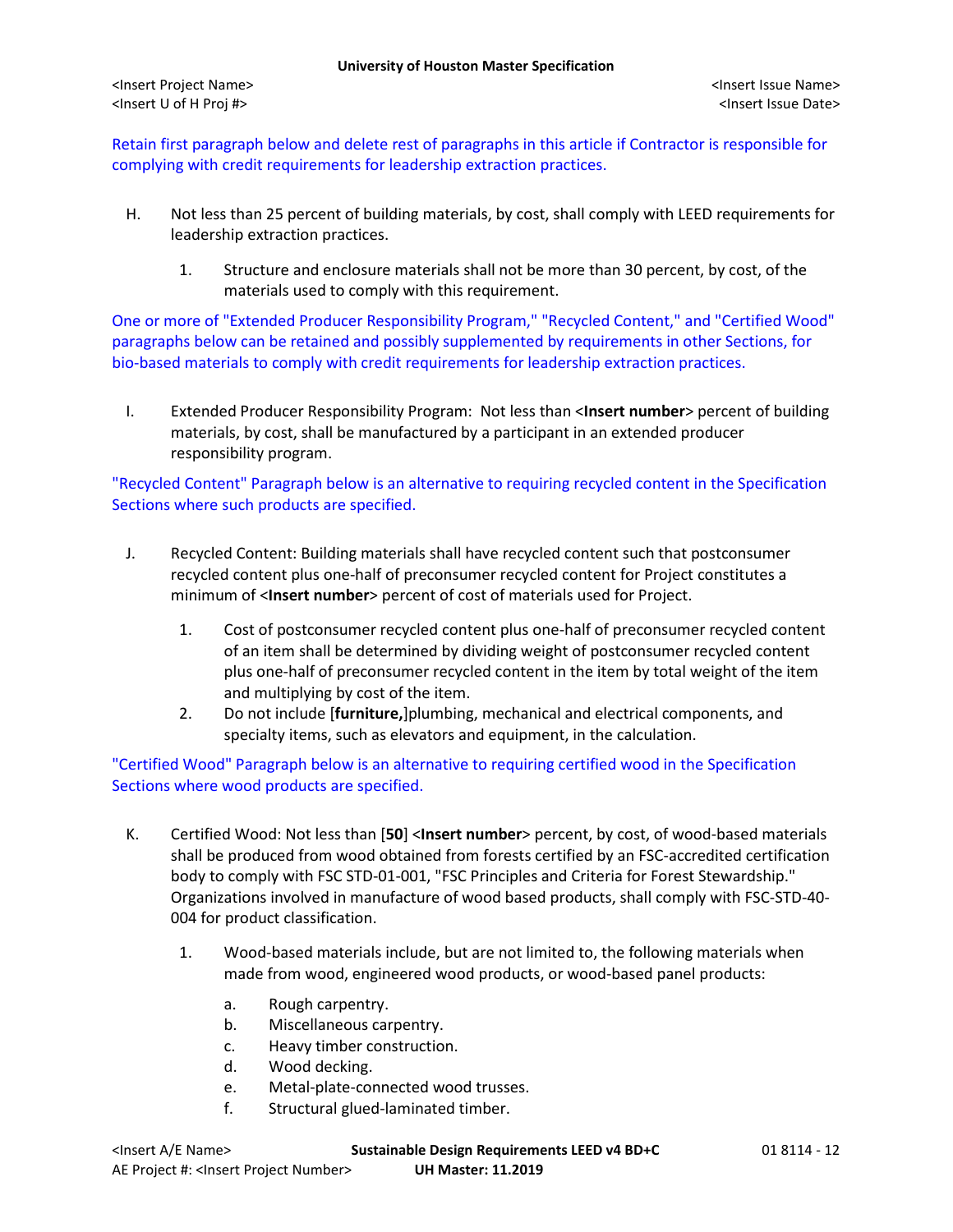- g. Finish carpentry.
- h. Wood veneers.
- i. Architectural woodwork.
- j. Plywood.
- k. Composite boards.
- l. Packing crates, pallets, and boxes.
- m. Wood paneling.
- n. Wood doors **[and windows].**
- o. Wood veneer wall covering.
- p. Wood flooring.
- q. Wood lockers.
- r. Wood cabinets.

Furniture may be included, providing it is included as part of the Architect's scope of work.

s. Furniture.

## 2.3 LOW-EMITTING MATERIALS

- A. Insulations/Paints and Coatings/Adhesives and Sealants/Flooring shall comply with California Department of Public Health (CDPH) Standard Method V1.2-2017, using applicable exposure scenario.
	- 1. Manufacturer or 3rd party certification shall state the exposure scenario used to determine compliance.
	- 2. Claims of compliance for wet applied products shall state the amount applied in mass per surface area, also state the range of total VOCs after 14 days measured as specified in CDPH Standard method V1.2: 0.5mg/cubic meter or less; between 0.5 and 5 mg/cubic meter; or 5 mg/cu meter or more.
- B. Paints and Coatings: For field applications that are inside the weatherproofing system, paints and coatings shall comply with the requirements of the California Department of Public Health's "Standard Method for the Testing and Evaluation of Volatile Organic Chemical Emissions from Indoor Sources Using Environmental Chambers," v1.2-2017.
	- 1. VOC Limits for Architectural Coatings: Thinned to manufacturer's maximum thinning recommendation, excluding colorant added to tint bases. Per California Air Resources Board (ARB) "Suggested Control Measure for Architectural Coatings", approved Feb 8, 2007 and Rule 1113 "Architectural Coatings" amended 6/3/2011:
		- a. Flat Paints and Coatings: 50 g/L.
		- b. Non-flat Paints and Coatings: 50 g/L.
		- c. Dry-Fog Coatings: 150 g/L.
		- d. Primers, Sealers, and Undercoaters: 100 g/L.
		- e. Rust-Preventive Coatings: 100 g/L.
		- f. Zinc-Rich Industrial Maintenance Primers: 100 g/L.
		- g. Pretreatment Wash Primers: 420 g/L.
		- h. Clear Wood Finishes, Varnishes: 275 g/L.
		- i. Clear Wood Finishes, Lacquers: 275 g/L.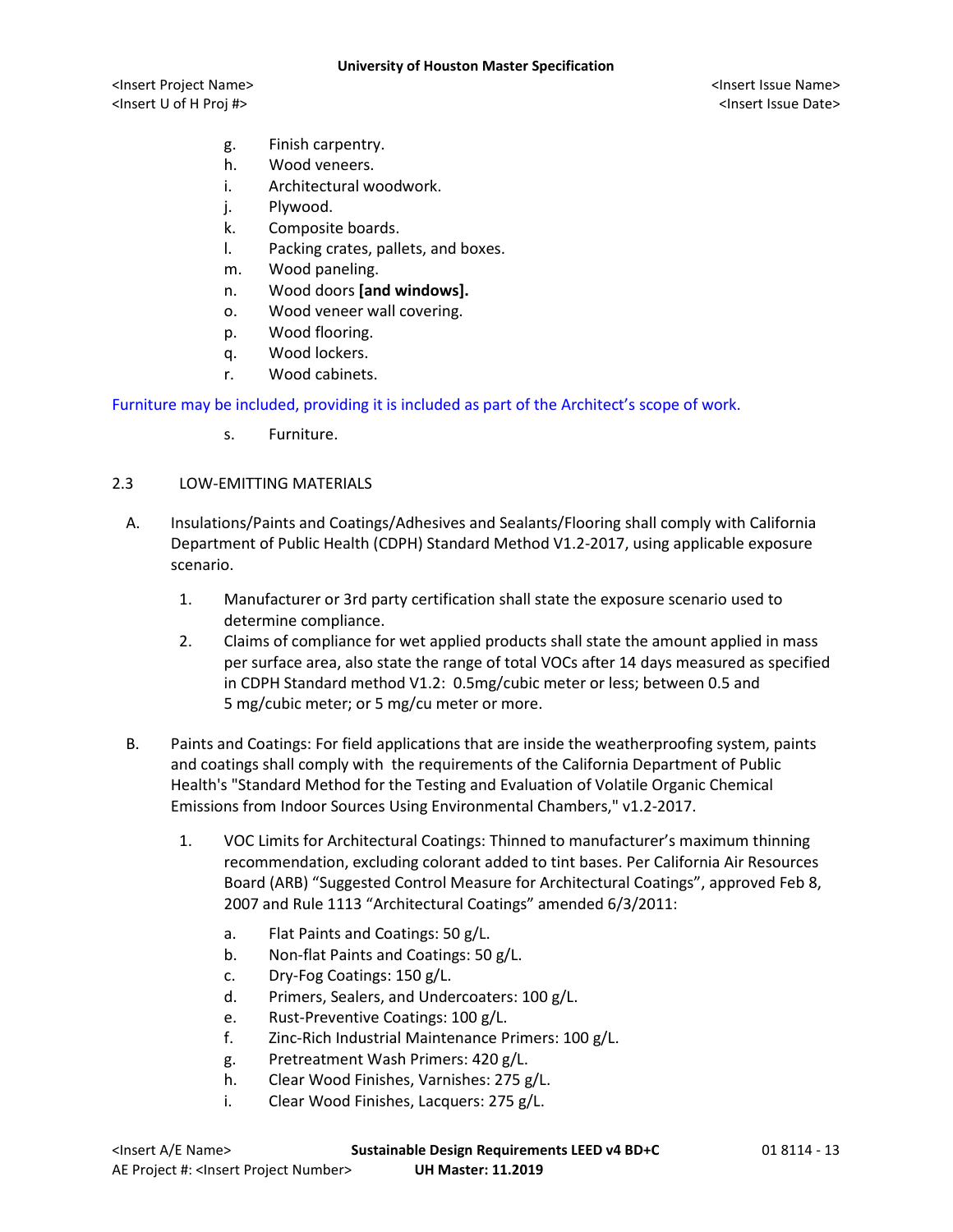- j. Floor Coatings: 50 g/L.
- k. Shellacs, Clear: 730 g/L.
- l. Shellacs, Pigmented: 550 g/L.
- m. Stains: 100 g/L.
- C. Paints and Coatings: For field applications that are inside the weatherproofing system, 90 percent of paints and coatings by volume for emissions and 100% VOC content shall comply with the requirements of the California Department of Public Health's "Standard Method for the Testing and Evaluation of Volatile Organic Chemical Emissions from Indoor Sources Using Environmental Chambers."

Adhesives and sealants are required in many Specification Sections where, without being specifically mentioned, they may be specified only by the requirement to install products according to manufacturer's written instructions. For this reason, it is probably best to retain both "Adhesives and Sealants" paragraphs below if this credit is required. Delete option in first paragraph below for LEED v4 BD+C Schools and LEED v4 BD+C Healthcare credit for exterior applied products.

- D. Adhesives and Sealants: For field applications that are inside the weatherproofing system, adhesives and sealants shall comply with the requirements of the California Department of Public Health's "Standard Method for the Testing and Evaluation of Volatile Organic Chemical Emissions from Indoor Sources Using Environmental Chambers," v1.2-2017.
- E. Adhesives and Sealants: For field applications that are inside the weatherproofing system, 90 percent of adhesives and sealants (by volume) shall comply with the emissions requirements of the California Department of Public Health's "Standard Method for the Testing and Evaluation of Volatile Organic Chemical Emissions from Indoor Sources Using Environmental Chambers."

Flooring adhesives are not covered here. Coordinate with flooring system sections for installation materials that need to comply with emission requirements that will be equivalent to the LEED rating systems (IEQ 4.3). Carpet products need to comply with Carpet and Rug Institute Green Label Plus. Carpet Pad needs to comply with Carpet and Rug Institute Green Label. All hardsurface flooring needs to comply with FloorScore.

- F. Exterior Applied Products: For field applications that are outside the weatherproofing system, applied products shall comply with the following VOC content limits of the California Air Resources Board (CARB) 2007 Suggested Control Measure (SCM) for Architectural Coatings and South Coast Air Quality Management District.
- G. Flooring: 100% of Flooring shall comply with the requirements of the California Department of Public Health's "Standard Method for the Testing and Evaluation of Volatile Organic Chemical Emissions from Indoor Sources Using Environmental Chambers," v1.2-2017.

If retaining "Composite Wood" Paragraph below, coordinate with Sections where composite wood products are specified to avoid conflicting requirements in those Sections.

H. Composite Wood: Composite wood, agrifiber products, and adhesives shall be made using ultralow-emitting formaldehyde (ULEF) resins as defined in the California Air Resources Board's (CARB) "Airborne Toxic Control Measure to Reduce Formaldehyde Emissions from Composite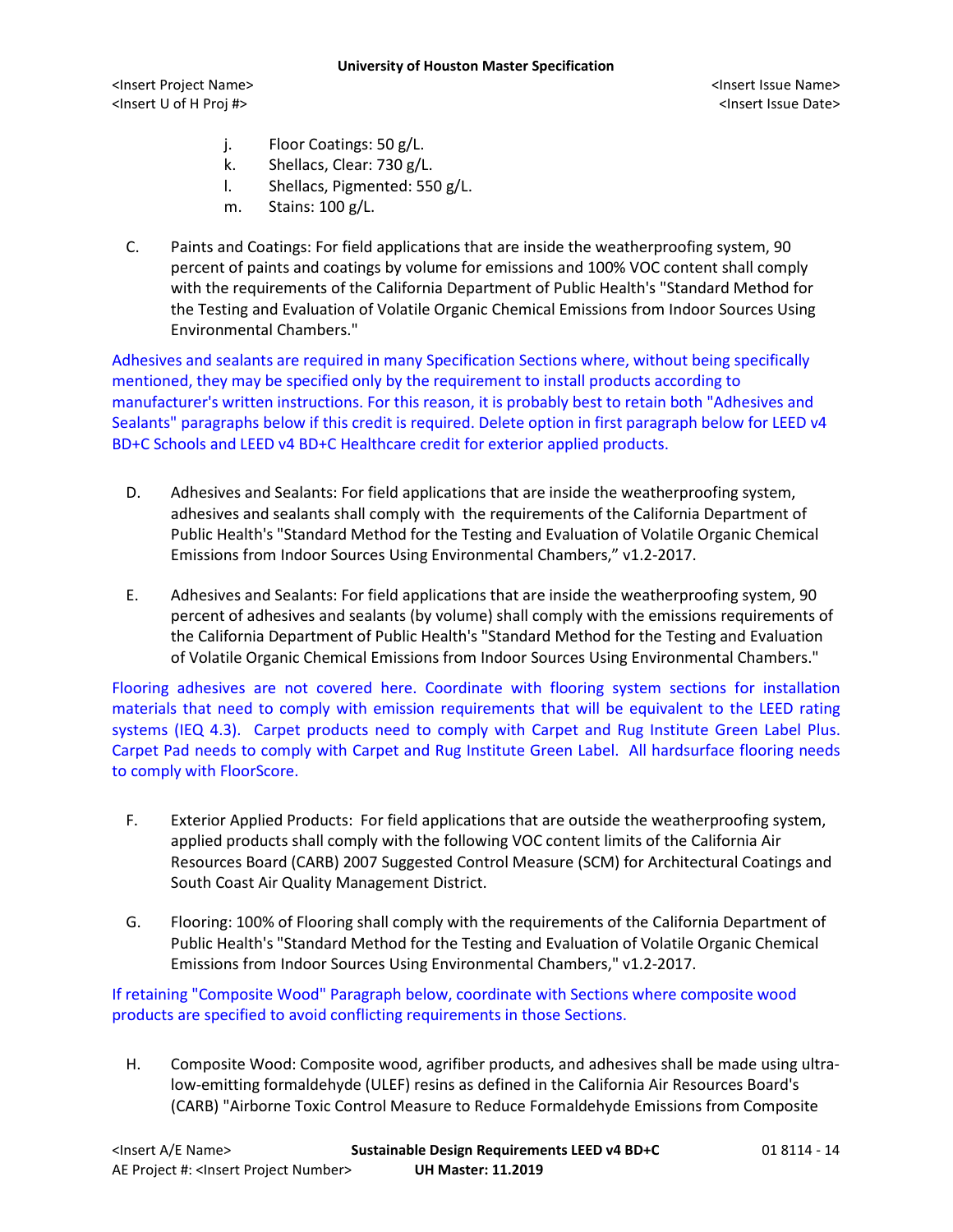Wood Products" to meet the CARB ATCM for formaldehyde requirements of Ultra-low emitting formaldehyde (ULEF) resins or shall be made with no added formaldehyde.

- I. Ceilings, Walls, and Thermal Insulation: Ceilings, walls, and thermal insulation shall comply with the requirements of the California Department of Public Health's (CDPH) "Standard Method for the Testing and Evaluation of Volatile Organic Chemical Emissions from Indoor Sources Using Environmental Chambers," v1.2-2017, using the applicable exposure scenario.
	- 1. Manufacturer or 3rd party certification shall state the exposure scenario used to determine compliance.
	- 2. Claims of compliance for wet applied products shall state the amount applied in mass per surface area, also state the range of total VOCs after 14 days measured as specified in CDPH Standard:
		- a. 0.5mg/cubic meter or less;
		- b. Between 0.5 and 5 mg/cubic meter; or
		- c. 5 mg/cu meter or more.

## PART 3 - EXECUTION

- 3.1 NONSMOKING BUILDING AND CAMPUS
- A. Smoking is not permitted within the building or anywhere on the University of Houston campus.
- 3.2 CONSTRUCTION WASTE MANAGEMENT
	- A. Comply with Division 01 Section "Construction Waste Management and Disposal."
- 3.3 CONSTRUCTION IAQ MANAGEMENT
	- A. Comply with SMACNA's "SMACNA IAQ Guideline for Occupied Buildings under Construction."

Coordinate first subparagraph below with Division 01 Section "Temporary Facilities and Controls." Identify air handlers and associated return-air inlets authorized by Owner for use during construction period.

- 1. If Owner authorizes use of permanent heating, cooling, and ventilating systems during construction period as specified in Division 01 Section "Temporary Facilities and Controls," install MERV 8 filter media at each return-air inlet for the air-handling system used during construction.
- 2. Remove temporary filter media before commencing HVAC system testing and balancing and before occupancy. Sequence Work for occupancy and HVAC system testing and balancing to occur after dust and dirt generating construction activities are complete.
- 3. Replace air filters installed in HVAC ductwork and equipment with filters indicated, immediately prior to occupancy.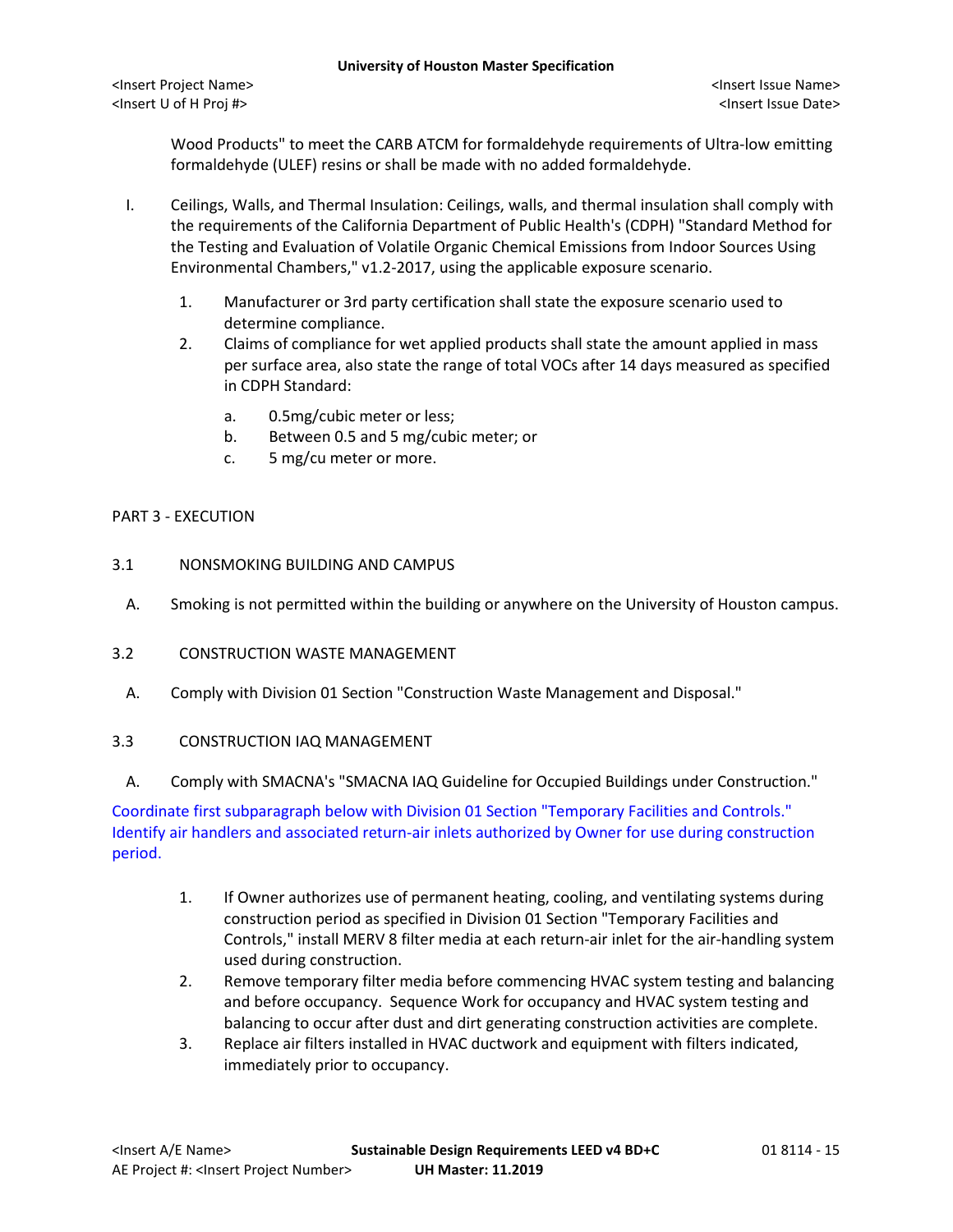## 3.4 IAQ ASSESSMENT

## A. Flush-Out:

Project's mechanical engineer of record should verify that HVAC system design and equipment indicated are capable of delivering flush-out indicated. Provide HVAC system and equipment operating information necessary to achieve credit. If Project HVAC systems and equipment cannot suit requirement, consider requiring temporary systems and equipment.

1. After construction ends, prior to occupancy and with all interior finishes installed, perform a building flush-out by supplying a total volume of 14,000 cu. ft. (4 300 000 L) of outdoor air per sq. ft.  $(sq, m)$  of floor area while maintaining an internal temperature of at least 60 deg F (16 deg C) and a relative humidity no higher than 60 percent.

# In first subparagraph below, indicate operating procedure for each HVAC system and piece of equipment and the operating duration required for flush-out.

## a. <**Insert operating requirements**>.

2. If occupancy is desired prior to flush-out completion, the space may be occupied following delivery of a minimum of 3500 cu. ft.  $(1 070 000 L)$  of outdoor air per sq. ft. (sq. m) of floor area to the space. Once a space is occupied, it shall be ventilated at a minimum rate of 0.30 cfm per sq. ft. (1.52 L/s per sq. m) of outside air or the design minimum outside-air rate, whichever is greater. During each day of the flush-out period, ventilation shall begin a minimum of three hours prior to occupancy and continue during occupancy. These conditions shall be maintained until a total of 14,000 cu. ft./sq. ft. (4 300 000 L/sq. m) of outside air has been delivered to the space, with internal temperature of at least 60 def F and no higher than 80 deg F and relative humidity at occupied controlled relative humidity level and no higher than 60%.

In subparagraph below, indicate operating procedure for each HVAC system and piece of equipment and the operating duration required for flush-out.

- a. <**Insert operating requirements**>.
- b. Begin flushout 3 hours before daily occupancy and continue throughout the occupied portion of the day.
- c. Volume: To be determined at LEED Conference.
- d. Duration of Flushout: To be determined at LEED Conference.
- e. If permanent filers are in place, replace used HVAC filtration media with new media. Remove any temporary filters or duct coverings installed as part of the construction indoor air quality management plan.
- B. Air-Quality Testing: [**Engage**] [**Owner will engage**] testing agency to perform the following:

The EPA standard referenced in first subparagraph below is available from Department of Commerce, National Technical Information Service.

1. Conduct baseline IAQ testing, after construction ends and prior to occupancy, using testing protocols consistent with the EPA's "Compendium of Methods for the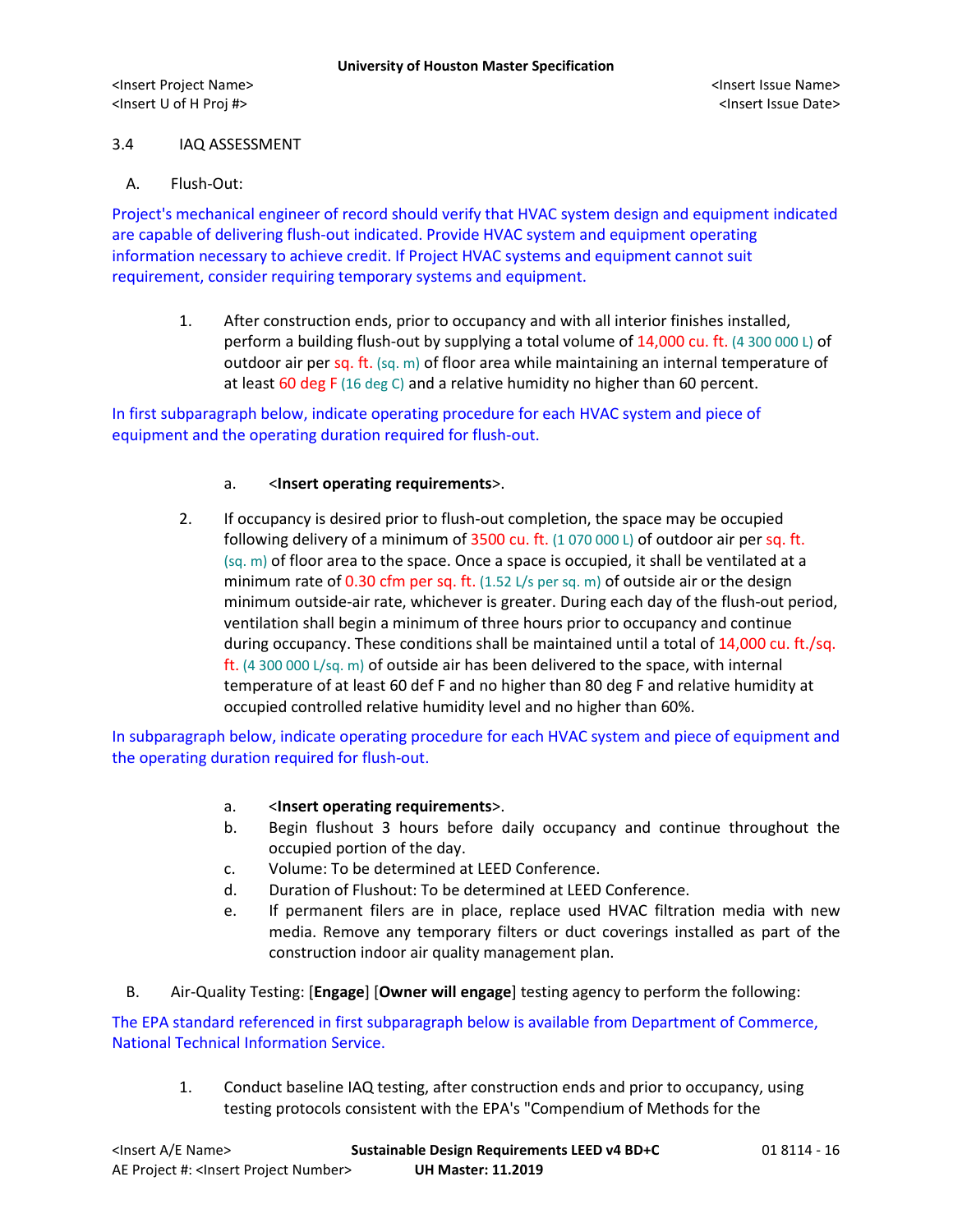#### **University of Houston Master Specification**

<Insert Project Name> <Insert Issue Name> <Insert U of H Proj #> <Insert Issue Date>

Determination of Air Pollutants in Indoor Air," and as additionally detailed in the USGBC's "LEED Reference Guide for Building Design and Construction v4."

2. Demonstrate that the contaminant maximum concentrations listed below are not exceeded:

Note that it may be necessary to comply with all requirements in Credit EQ 112 to comply with the limits specified in subparagraphs below.

- a. Formaldehyde: 27 ppb.
- b. Particulates (PM10): 50 micrograms/cu. m.
- c. Ozone: 0.075 ppm, according to ASTM D5149.
- d. Total Volatile Organic Compounds: 500 micrograms/cu. m.
- e. 4-Phenylcyclohexene (4-PH): 6.5 micrograms/cu. m.
- f. Carbon Monoxide: 9 ppm and no greater than 2 ppm above outdoor levels.
- g. Target Chemicals in California Department of Public Health "Standard Method for the Testing and Evaluation of Volatile Organic Chemical Emissions from Indoor Sources Using Environmental Chambers," Table 4-1 (except formaldehyde): Allowable concentrations in California Department of Public Health "Standard Method for the Testing and Evaluation of Volatile Organic Chemical Emissions from Indoor Sources Using Environmental Chambers," Table 4-1.

First subparagraph below is part of LEED credit requirements but creates requirements that are contingent on field conditions that are unknown at time of bid and could influence bids. Also, requirements may result in claims for extra payment and time. Revise to suit office practice.

- 3. For each sampling point where the maximum concentration limits are exceeded, conduct additional flush-out with outdoor air and retest the specific parameter(s) exceeded to indicate the requirements are achieved. Repeat procedure until requirements have been met. When retesting noncomplying building areas, take samples from same locations as in the initial test. Take corrective action until requirements have been met.
- 4. Air-sample testing shall be conducted as follows:
	- a. All measurements shall be conducted prior to occupancy but during normal occupied hours, and with building ventilation system starting at the normal daily start time and operated at the minimum outside-air flow rate for the occupied mode throughout the duration of the air testing.
	- b. Building shall have all interior finishes installed, including, but not limited to, millwork, doors, paint, carpet, and acoustic tiles. Nonfixed furnishings, such as workstations and partitions, are encouraged, but not required, to be in place for the testing.
	- c. Number of sampling locations varies depending on the size of building and number of ventilation systems. For each portion of building served by a separate ventilation system, the number of sampling points shall not be less than one per 5000 sq. ft. (465 sq. m).[ **For large open spaces, one sampling point per 50,000 sq. ft. (4654 sq. m) may be used.**]